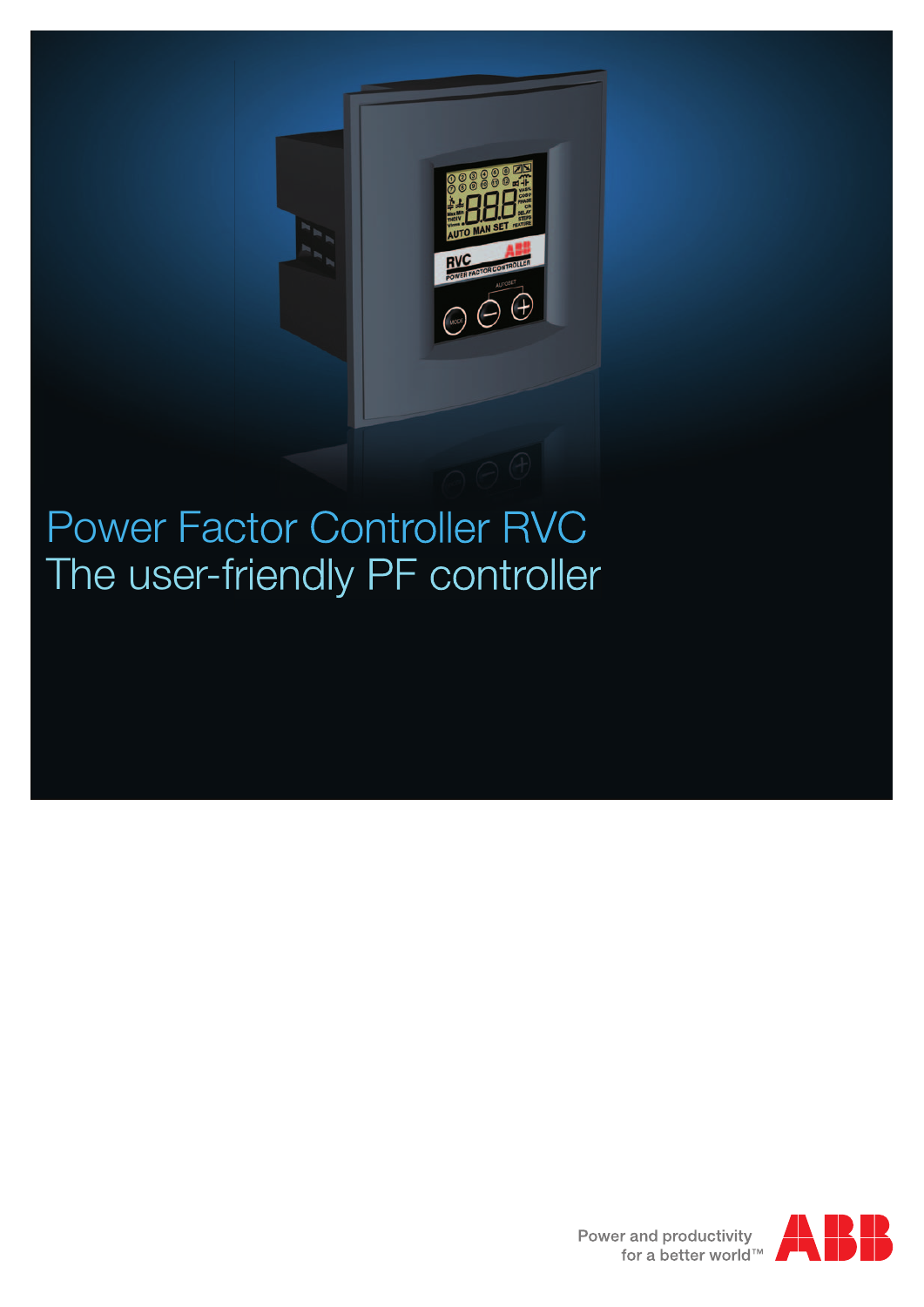### RVC: the user-friendly PF controller



### Powerful features

- Common range for all network voltages from 100V to 440V.
- Measurement and display of key parameters like voltage, current, power factor, THDV and THDI.
- Fully programmable switching sequence.
- 1A or 5A current input.
- Easy commissioning.
- Complete auto set-up (starting current-C/k, type of switching sequence, phase shift, special connections).
- Easy to use thanks to a user-friendly interface and ease of access to parameters for manual setting.
- Highly efficient switching strategy combining integral, direct and circular switching.
- This allows to :
	- control the cos  $\varphi$  in presence of rapidly varying loads,
	- reduce the number of switching.
	- avoid unnecessary intermediary switchings,
	- increase the lifetime of the capacitors and contactors.
- Suitable for hot environments thanks to max, ambient temperature rating of 60°C.
- Not affected by the harmonics.
- • Overvoltage / undervoltage protection and protections against harmonic distortion (THDV).
- Alarm : an alarm contact is opened when any of these conditions are reached:
	- the target cos  $\varphi$  is not reached within 6 minutes after all outputs have been switched on,
	- the internal temperature of the RVC rises above 85°C,
	- overvoltage / undervoltage limits are reached,
	- the power supply is out of range,
	- the THDV exceeds the limits.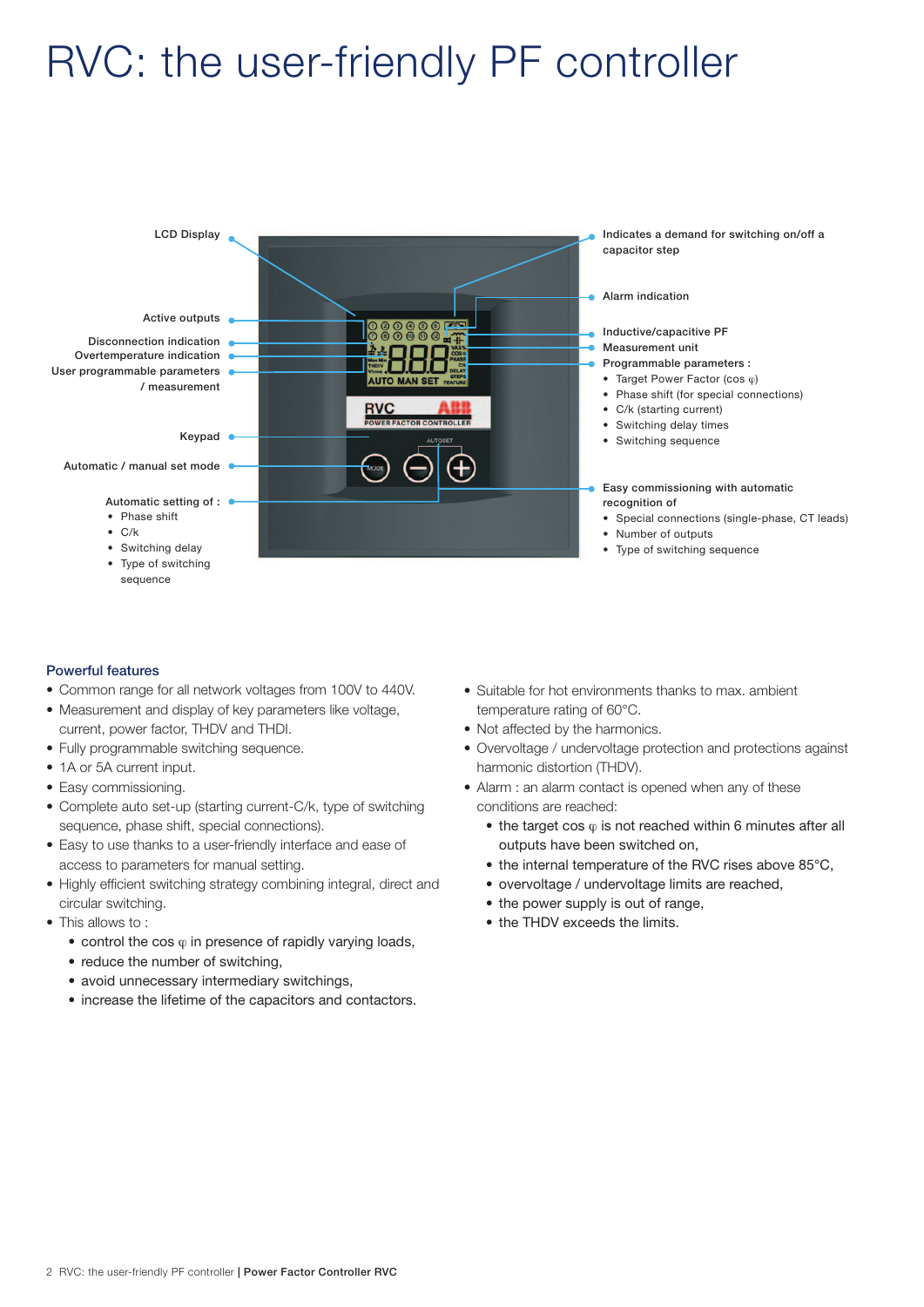# Easy commissioning and programming

### Easy commissioning

The AUTO SET mode allows the RVC commissioning in only 2 simple steps :

### Activation of the automatic setting of :

- Phase shift
- $\bullet$  C/k
- Switching sequence



### Setting of the target cos  $\varphi$



#### Easy programming

All parameters are easily accessible for manual setting.

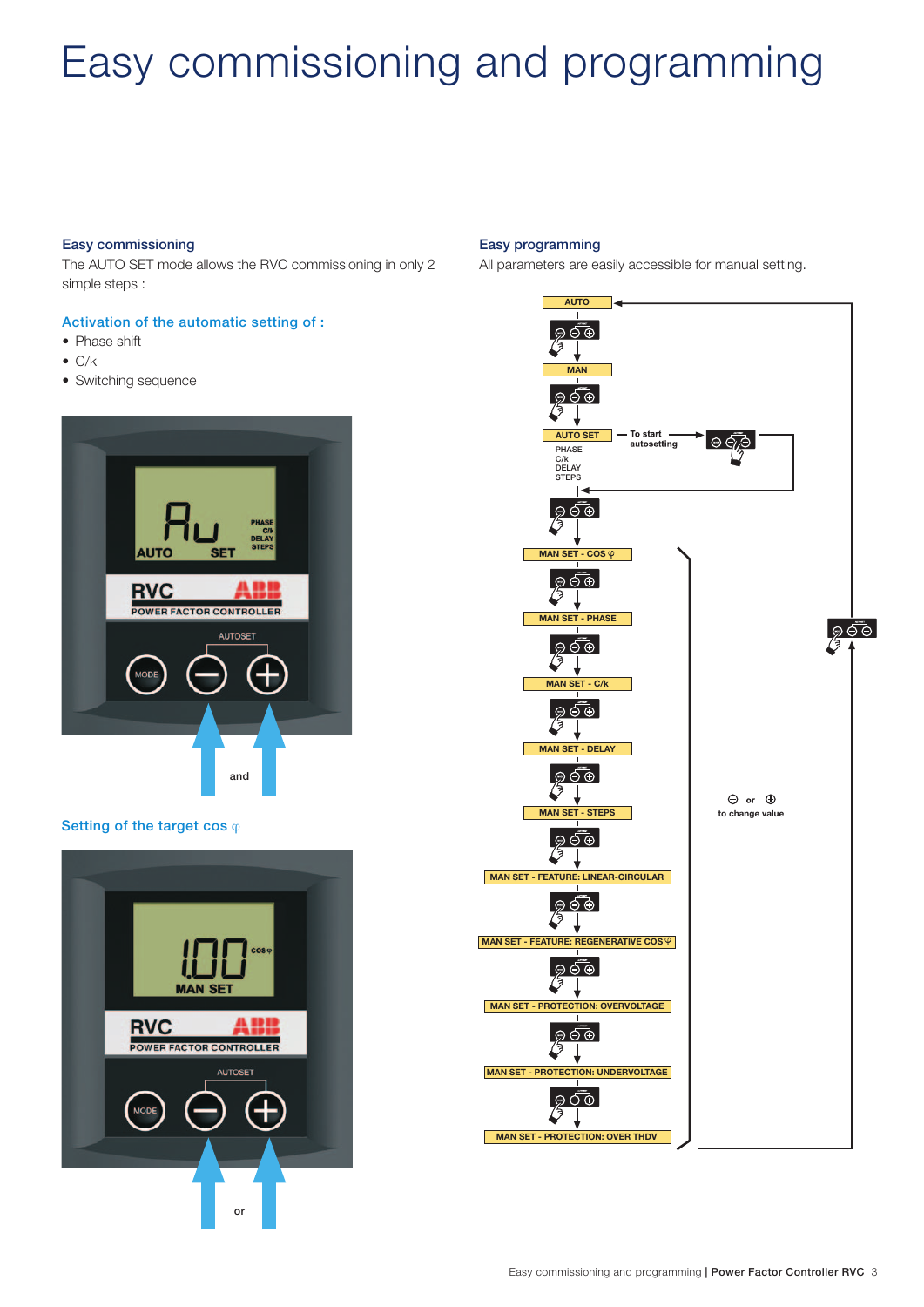# Wiring diagram

- K, I leads of the current transformer<br>• L2, L3 2 of the 3 phases (not monitored
	- 2 of the 3 phases (not monitored by the CT)
- M1, M2 leads of the normally open contact
- A output relay common source
- 
- • 1-12 outputs

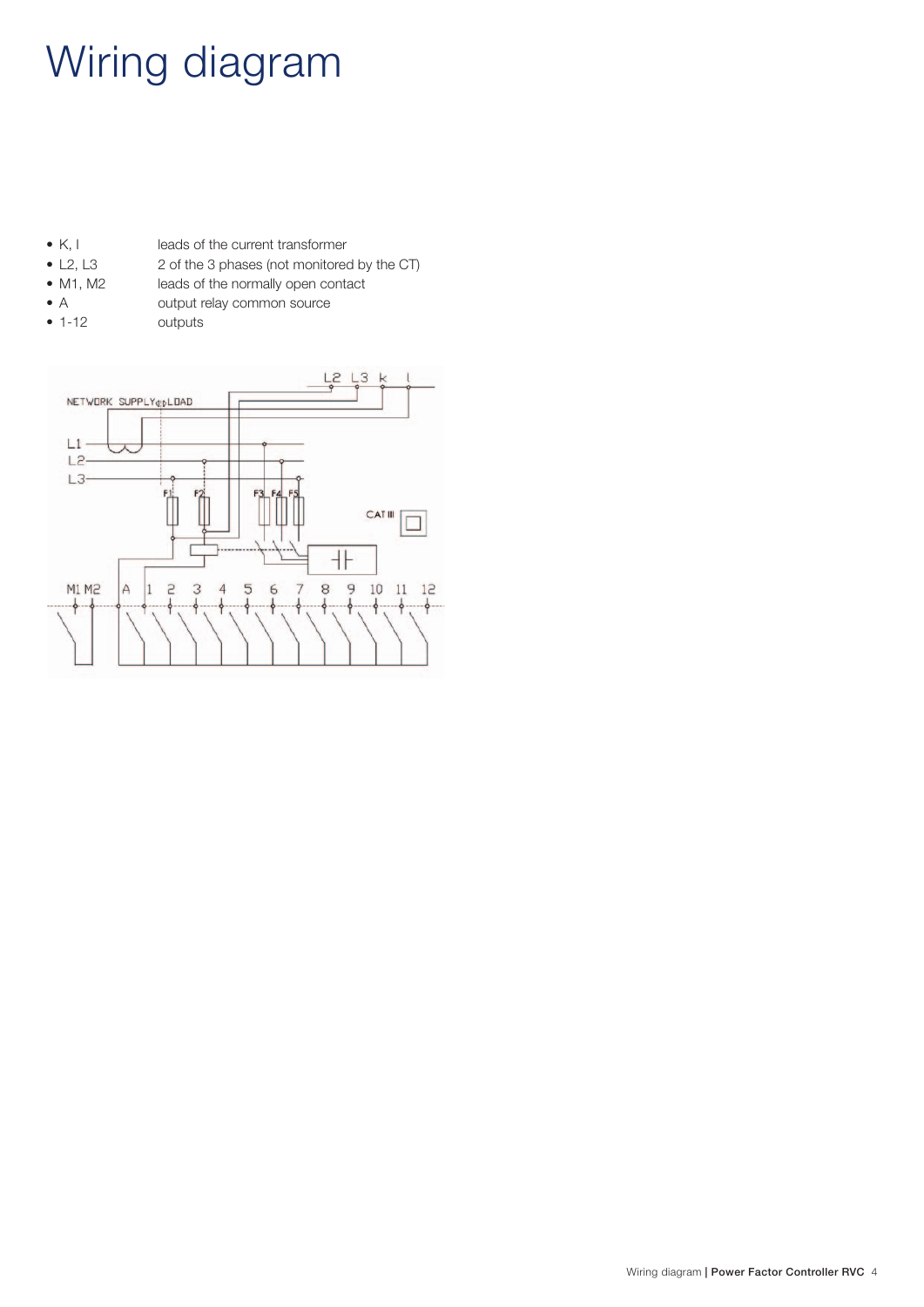# Technical specifications

#### Measuring system:

micro-processor system for balanced three-phase networks or single-phase networks.

Operating voltage: 100V to 440V.

Voltage tolerance: +/- 10% on indicated operating voltages.

Frequency range: 50 or 60 Hz +/- 5% (automatic adjustment to network frequency).

Measuring circuit terminals (L2, L3 and k, I): CAT III rated.

Current input: 1A or 5A (RMS).

Current input impedance: <0.1 Ohm (recommended CT class 1.0, 10 VA min).

Consumption of the controller: 8 VA max.

### Output contact rating:

- max. continuous current: 1.5A;
- max. peak current: 5 A;
- max. voltage: 440Vac:
- terminal A is rated for a continuous current of 16A.

### Alarm contact:

- normally open contact;
- max. continuous current: 5 A;
- rated/max. breaking voltage: 250Vac/440 Vac.

Power Factor setting: from 0.7 inductive to 0.7 capacitive.

### Starting current setting (C/k):

- 0.01 to 3A.
- automatic measurment of C/k.

### Number of outputs:

- RVC-3: programmable up to 3 outputs
- RVC-6: programmable up to 6 outputs
- RVC-8: programmable up to 8 outputs
- RVC-10: programmable up to 10 outputs
- RVC-12: programmable up to 12 outputs

Switching time between steps: programmable from 1s to 999s (independent of reactive load).

Switching sequences: user defined.

Mode of switching: the mode of switching for all the programmable switching sequences is integral, direct, circular or linear.

Saving-function: all programmed parameters and modes are saved in a non-volatile memory.

Power outage release: quick automatic disconnection in less than 20ms (50Hz) in case of power outage or voltage drop.

Power outage reset delay time: 40 s.

Overvoltage and undervoltage protection.

Autoadaptation to the phase-rotation of the network and the CT-terminals.

Not affected by the harmonics.

Working with generative and regenerative loads.

LCD contrast automatically compensated with temperature.

Operating temperature: -10° C to 60° C.

Storage temperature: - 30° C to 85° C.

Mounting position: vertical panel mounting.

Dimensions: 144x144x80 mm (hxwxd).

Cut-out dimensions: 138x138 mm (hxw).

Weight: 0.4 kg (unpacked).

Connector: spring clamp terminal block.

Front plate protection: IP40.

Relative humidity: maximum 95%, non-condensing.

CE marked.

#### Article numbers for ordering:

- RVC-3: 2GCA288098A0050
- RVC-6: 2GCA288097A0050
- RVC-8: 2GCA288096A0050
- RVC-10: 2GCA288095A0050
- RVC-12: 2GCA288094A0050